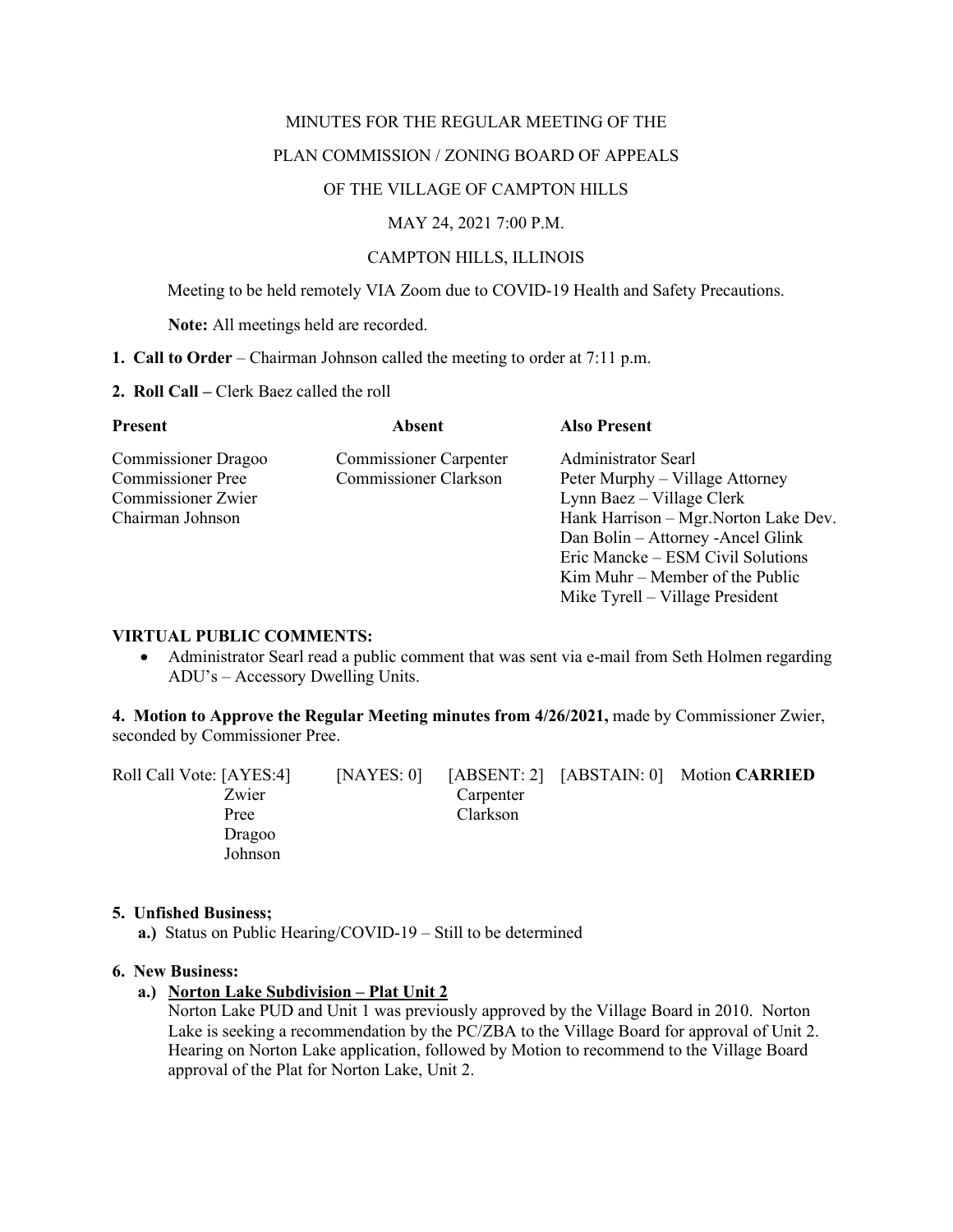- Administrator Searl referred to the supporting documents included in the Plan Commission's packet.
- Village Attorney Peter Murphy swore in the witnesses
- Attorney Dan Bolin went over a Power Point presentation of the 5 stages of subdivision approval process for the Norton Lake Development.
- Questions from the Plan Commission:

Commissioner Zwier –

- 1. Zwier -What is the amount of Open Space? Mr. Harrison answered, 40% of the whole 97 acres.
- 2. Zwier Flooding issues with Unit 1? Mr. Harrison answered, out of 38 lots, 33 have homes built on them and was not aware of any issues.
- 3. Zwier Can this approval wait until the new zoning ordinance is established? Peter Murphy – Village Attorney answered, that this has been previously granted in 2010 and the Village agreed to move quickly when the Developer was ready to move forward. Therefore, we should proceed and not wait for the new zoning ordinance and that the PUD trumps any zoning codes.

Commissioner Dragoo – No questions

Commissioner Pree –

- 1. Pree Who has ownership of the Open Space? Mr. Harrison answered, that the HOA has ownership and that is what was agreed in 2016. There is a dedicated 3 acre parcel that belongs to Village but the HOA will maintain it for 10 years (2026).
- 2. Pree Who is responsible for the Open Space on the SW corner? Mr. Harrison answered, the HOA.
- 3. Pree Questioned the donation amounts for 3,4, & 5 bedroom houses. Mr. Harrison stated, that it was calculated and negotiated by the School Board in the beginning of the development.
- 4. Pree Rules regarding fences? Mr. Harrison answered, fences are allowed for swimming pools only.
- 5. Pree Roads in Unit 1 have final asphalt, do you have funds to repair if damaged during construction? Mr. Harrison answered, they have additional funds in Letter of Credit. Attorney Murphy also stated that the Village has not accept the roads in Unit 1 yet.

Mr. Manke from ESM Cival Solutions, stated that he has reviewed the Final Plat of Subdivision and it does conform to the preliminary PUD.

Questions from the Public - None